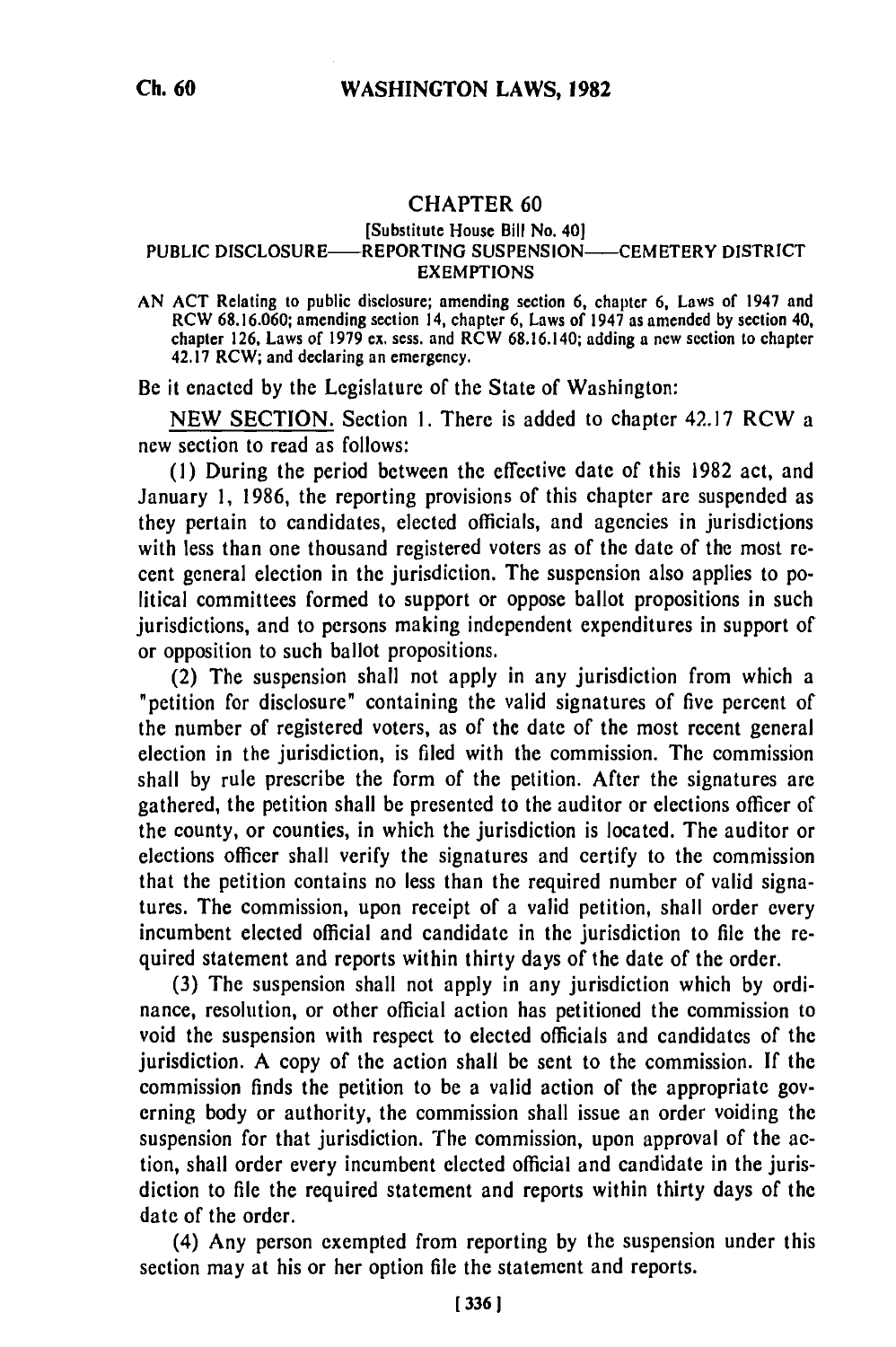$I_i$ 

Sec. 2. Section **6,** chapter 6, Laws of 1947 and RCW 68.16.060 are each amended to read as follows:

The board of county commissioners shall have full authority to hear and determine the petition, and if it finds that the formation of the district will be conducive to the public welfare and convenience, it shall by resolution so declare, otherwise it shall deny the petition. If the board finds in favor of the formation of the district, it shall designate the name and number of the district, fix the boundaries thereof, and cause an election to be held therein for the purpose of determining whether or not the district shall be organized under the provisions of this chapter, and for the purpose of electing its first cemetery district commissioners. The board shall, prior to calling the said election, name three registered resident electors who are property owners or are purchasing property under contract within the boundaries of the district as candidates for election as cemetery district commissioners. These electors are exempt from the requirements of chapter 42.17 RCW.

Sec. 3. Section 14, chapter 6, Laws of 1947 as amended by section 40, chapter 126, Laws of 1979 ex. sess. and RCW 68.16.140 are each amended to read as follows:

The affairs of the district shall be managed by a board of cemetery district commissioners composed of three qualified electors of the district. Members of the board shall receive no compensation for their services, but shall receive expenses necessarily incurred in attending meetings of the board or when otherwise engaged in district business. The board shall fix the compensation to be paid the secretary and other employees of the district. The first three cemetery district commissioners shall serve only until the first day in January following the next general election, provided such election occurs thirty or more days after the formation of the district, and until their successors have been elected and qualified and have assumed office in accordance with RCW 29.04.170. At the next general district election, as provided in RCW 29.13.020, provided it occurs thirty or mo,'e days after the formation of the district, three members of the board of cemetery commissioners shall be chosen. They and all subsequently elected cemetery commissioners shall have the same qualifications as required of the first three cemetery commissioners and are exempt from the requirements of chapter 42.17 RCW. The candidate receiving the highest number of votes shall serve for a term of six years beginning on the first day in January following; the candidate receiving the next higher number of votes shall serve for a term of four years from said date; and the candidate receiving the next higher number of votes shall serve for a term of two years from said date. Upon the expiration of their respective terms, all cemetery commissioners shall be elected for terms of six years to begin on the first day in January next succeeding the day of election and shall serve until their successors have been elected and qualified and assume office in accordance with RCW 29.04.170. Elections shall be called, noticed, conducted and canvassed by